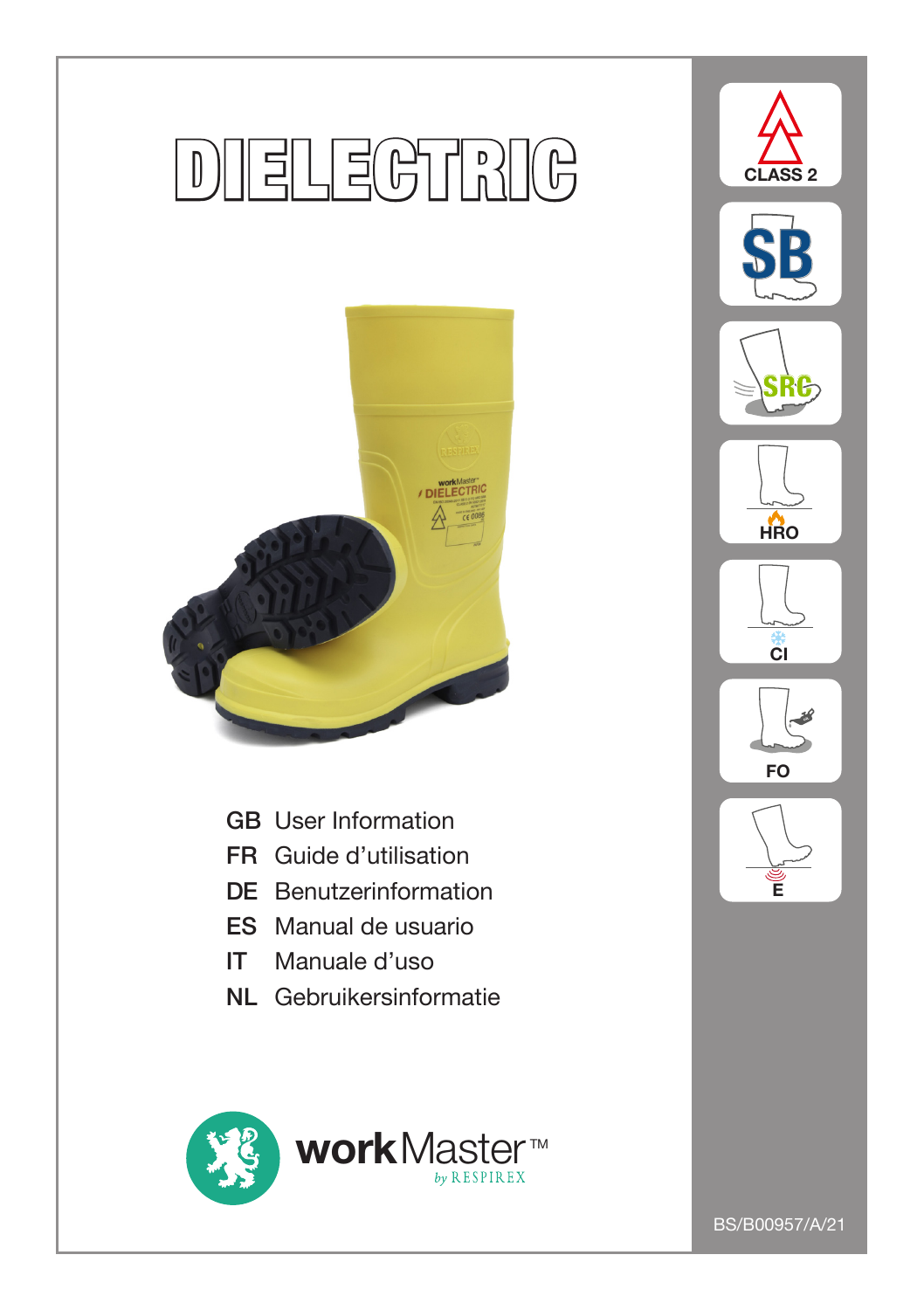## **EN 'WORKMASTER' DIELECTRIC – USER INFORMATION.**

The safety footwear supplied by Respirex International Ltd complies with the PPE Regulation (EU) 2016/425 requirements according to the European harmonized standard EN ISO 20345:2011. The electrical properties of the footwear complies with EN 50321-1:2018 Class 2 AC (complete boot).

Module B certificate issued by SGS FIMKO OY, Takomotie 8, 00380 Helsinki, Finland

UKCA Type-examination for Regulation 2016/425 by: Approved Body No. 0120, SGS United Kingdom Limited, Rossmoor Business Park, Ellesmere Port, South Wirral, Cheshire, CH65 3EN.

Workmaster™ Dielectric boots protect the wearer's toes against risk of injury from falling objects and crushing in a working environment. Impact protection provided is 200 Joules. Compression (crushing) resistance provided is 15,000 Newtons.

Workmaster™ Dielectric boots protect against a working Voltage of 17 kV AC by minimizing the leakage below 18 milliamps at the test voltage of 20 kV.

The Dielectric boot will withstand 20,000 Volts for 3 minutes on the complete boot, showing no leakage in excess of 18 milliamps at 20 kV according to EN 50321-1 2018. Specification is designed to reduce the risk of interference with the heartbeat by electrical current passing through the wearer. In addition the Dielectric boot meets the requirements of ASTM F1117 withstanding 20 kV for over 3 minutes. For Voltages above 17 kV a class 3 or 4 boot will be required. The sole of the Class 2 Dielectric boot has been tested and withstands 35 kV for 3 minutes in dry conditions.

Footwear is manufactured using materials which conform to the relevant sections of EN ISO 20345:2011 for quality and performance. This footwear is fitted with a vulcanized rubber sole for improved slip resistance in wet conditions that conforms to EN ISO 20345:2011

Marking denotes that the footwear is licensed according to PPE regulation as follows:

- Manufacturer See Sole
- CE 2797- See upper; Notified Body responsible for Module D BSI Group The Netherlands B.V. Say Building, John M. Keynesplein 9, 1066 EP, Amsterdam, Netherlands
- UKCA 0086 See shaft; UK conformance assessed 0086 BSI, Davey Avenue, Knowlhill, Milton Keynes, MK5 8PP United Kingdom UKCA
- EN ISO 20345:2011 See upper; number of European standard for safety footwear
- EN 50321-1:2018 See upper; number of insulating footwear standard
- SB See upper; SB denotes the boot meets the basic requirements of EN ISO 20345:2011 for allpolymeric (i.e. entirely moulded) footwear
- E See upper; classification 'E' denotes energy absorbing heel
- FO See upper; denotes fuel resistant outsole
- CI See upper; denotes cold insulation
- HRO See upper; denotes heat resistant outsole
- SRC See upper; denotes meets both slip requirements for soapy water on a ceramic tile and glycerol on stainless steel.
- Double red triangle See upper; denotes suitable for Live working
- Class 2 AC See upper; suitable for working up to 17 kV AC
- Class 2 DC (if present) See upper; Indicates additional DC testing, suitable for working up to 17 kV DC
- Rectangular box marked Inspection Data See upper; Please write the date of first use in this box.
- Size See Sole; UK / European Marking / US.
- Manufactures Post code and country of manufacture- See Upper
- Date of Manufacture See upper; Week number and Year

It is important that the footwear selected is suitable for the protection required and the working environment. The suitability of the boots for a particular task can only be established once a full riskassessment has been carried out.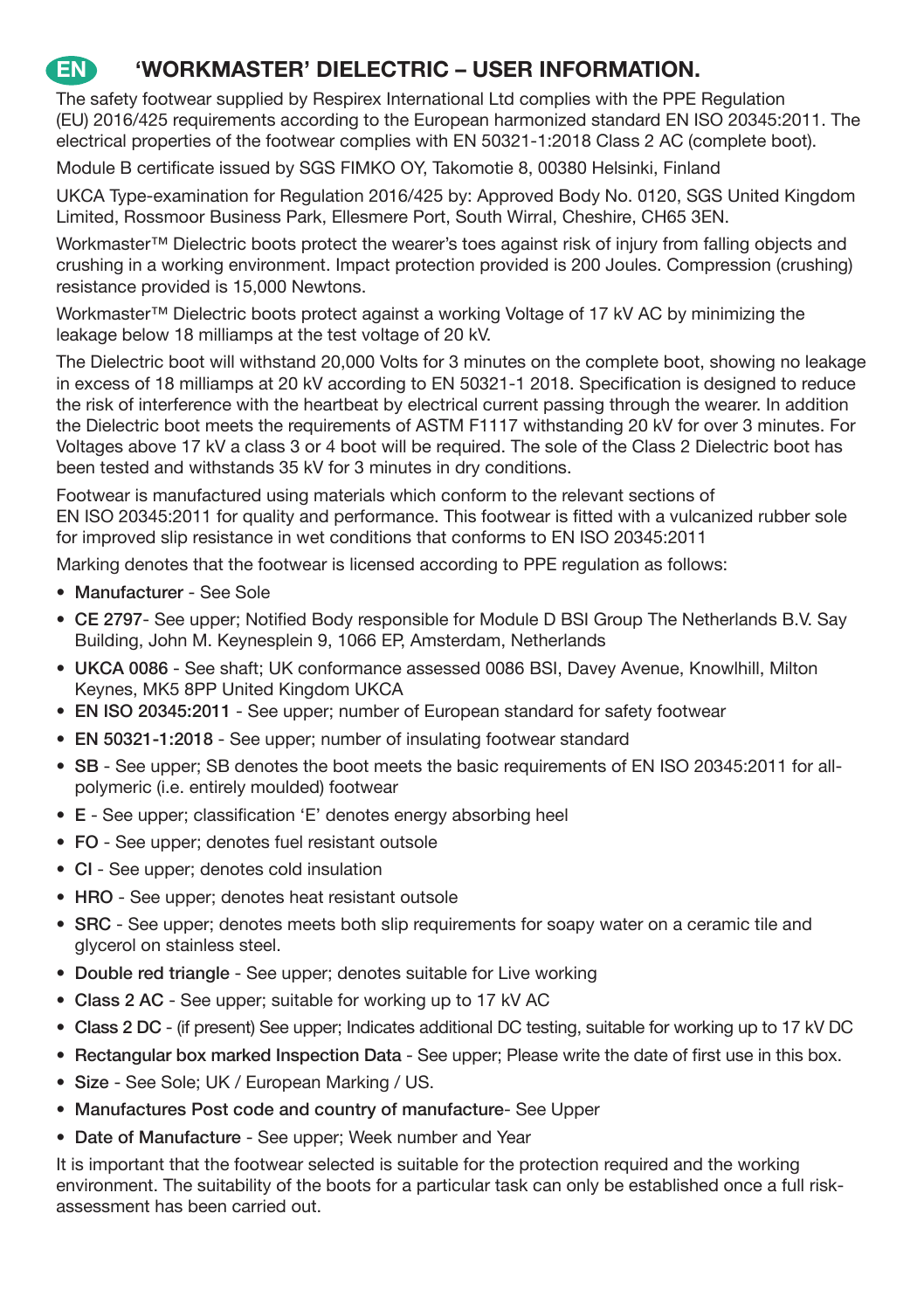#### **PRODUCT CARE**

Please ensure that all strong chemicals or other types of contamination are washed off as soon as possible. Serious damage may result if certain chemicals, fats & oils are not removed or if the footwear is not cleaned regularly after use. If the footwear becomes cut or damaged, it will not continue to give the specified level of protection. To ensure that the wearer continues to receive maximum protection, any damaged footwear should be immediately replaced. The boot lining should also be wiped with a mild detergent from time to time. Do not expose the boots to temperatures in excess of 50° C when drying. The packaging of the footwear used for transportation to customers is designed to protect the boots until they are used. Storage in extremes of temperatures may affect its useful service life and should be avoided.

#### **LIMITATIONS OF USE**

The Workmaster™ Dielectric boot is only suitable for use within a temperature range of -20°C to +70°C. Alternative footwear should be used for applications outside this range. The Workmaster™ Dielectric boot has a shelf-life of 10 years. Any boots that have remained unused for a period of 10 years should be replaced. The date of manufacture is clearly marked on the upper of the boot as detailed overleaf.

#### **MAINTENANCE**

On first use the date should be written in the rectangular box on the side of the boot. Boots should be visually inspected before being worn, check for cuts and abrasions to the boot. If damage has occurred the boots should be replaced immediately with new tested/certified Dielectric boots. If the yellow moulding of the boot can be observed coming through the blue rubber sole, with the exception of the 6mm hole in the centre of the heel, this indicates the rubber sole is worn out and the Dielectric boots should be replaced immediately. After 1 year's wear the boots should be electrically re-testing. Respirex International Ltd is a ISO9001/2015 registered Company and has a UKAS accredited laboratory and can provide retesting if required. Please contact your local distributor for details.

Dielectric boots should be replaced by tested and certified electrically insulating footwear. The compounds and processes used in the manufacture of the boots are specialized. Under no circumstances should uncertified footwear be used for live working or situations where the wearer has the risk of being exposed to live electric currents or electric fields.

#### **DECLARATION OF CONFORMITY**

The Declaration of Conformity for the Workmaster™ Dielectric boots can be downloaded from www.workmasterboots.com/DOC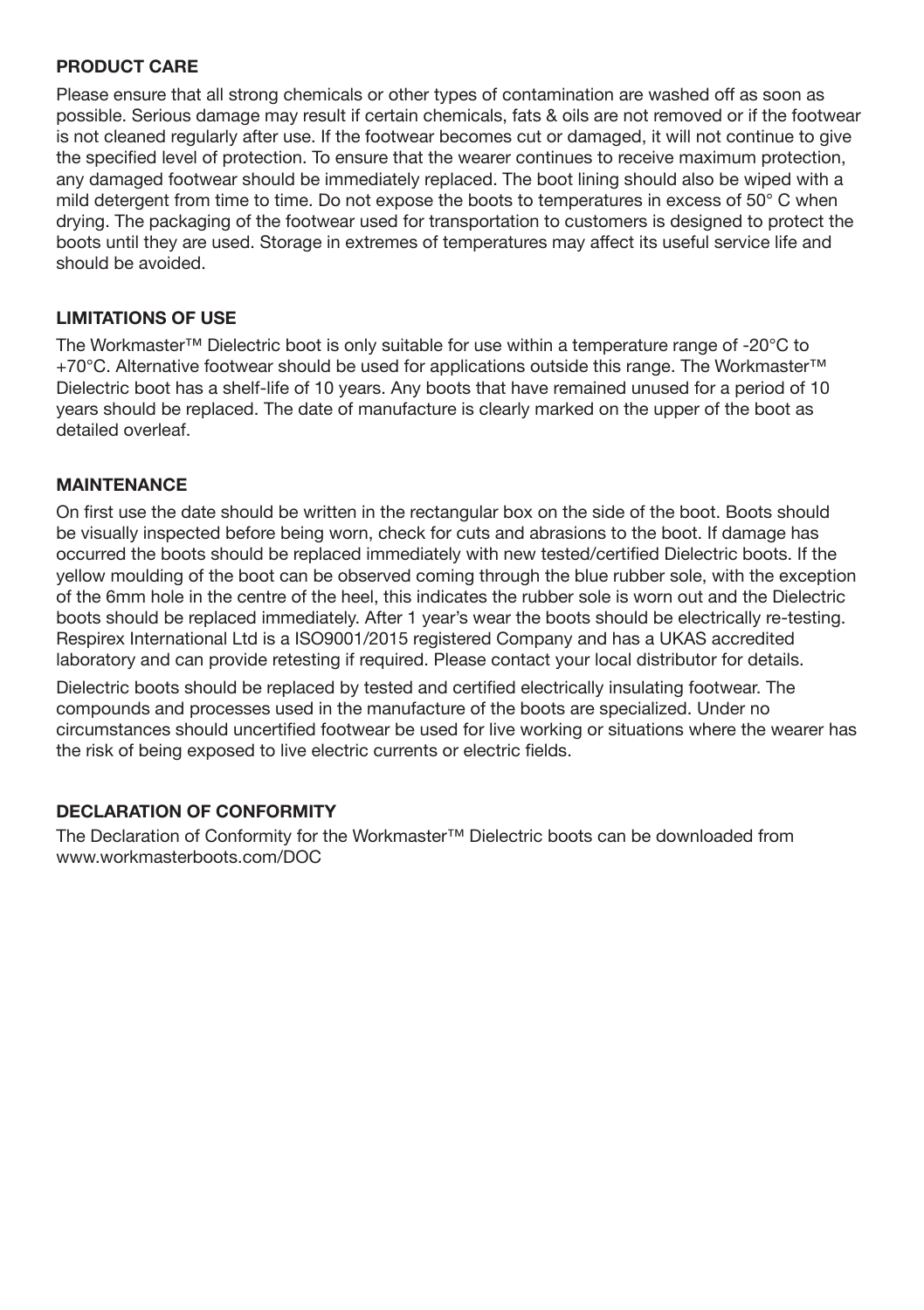## **FR 'WORKMASTER' DIELECTRIC – GUIDE D'UTILISATION.**

Les bottes de sécurité fournies par Respirex International Ltd sont conformes à la Directive CE pour l'Équipement de protection individuelle (Directive 2016/425/EEC) et répondent aux exigences de la norme européenne harmonisée EN ISO 20345:2011. Les propriétés électriques des bottes sont conformes à la norme 50321-1:2018 Classe 2 AC (botte entière).

Certificat Module B émis par SGS FIMKO OY, Takomotie 8, 00380 Helsinki, Finlande

Les bottes diélectriques Workmaster™ protègent les orteils de l'utilisateur contre le risque de blessure par la chute d'objets et d'écrasement dans le cadre du travail. La protection contre les impacts est de 200 Joules. La résistance à la compression (écrasement) est de 15 000 Newton.

Les bottes diélectriques Workmaster™ protègent contre une tension de 17 kV CA en minimisant la fuite à moins de 18 milliampères à une tension de test de 20 kV.

L'ensemble de la botte diélectrique peut supporter 20 000 volts pendant 3 minutes, sans aucun signe de fuite supérieure à 18 milliampères à 20 kV conformement à la norme EN 50321-1 2018. Cette spécification est prévue pour réduire le risque d'interférence avec les battements cardiaques si un courant électrique traverse le corps de l'utilisateur. En outre, les bottes diélectriques répondent aux exigences de l'ASTM F1117 en supportant 20 kV pendant plus de 3 minutes. Pour les tensions supérieures à 17 kV, des bottes de classe 3 ou 4 seront exigées. La semelle de la botte diélectrique de classe 2 a été testée et résiste à 35kV pendant 3 minutes dans un environnement sec.

Les bottes sont fabriquées à partir de matériaux conformes aux sections correspondantes de la norme EN ISO 20345:2011 en termes de qualité et de performances. Ces chaussures sont dotées d'une semelle en caoutchouc vulcanisé pour une meilleure adhérence en milieu humide, conformément à la norme EN ISO 20345:2011

Le marquage des bottes signifie qu'elles sont autorisées selon la directive PPE :

- Fabricant Voir la semelle
- CE 2797- Voir le dessus ; Organe notifié responsable pour Module D BSI group, The Netherlands B.V. Say Building, John M. Keynesplein 9, 1066 EP, Amsterdam, Pays-Bas
- EN ISO 20345:2011 Voir le dessus ; Numéro de la norme européenne relative aux chaussures de sécurité
- EN 50321-1:2018 Voir le dessus ; Numéro de la norme européenne en matière de chaussure isolante
- SB Voir le dessus ; SB signifie que la botte répond aux exigences de base de la norme EN ISO 20345:2011 pour les chaussures entièrement en polymère (c.-à-d. entièrement moulées)
- E Voir le dessus ; la classification 'E' indique la présence d'un talon absorbeur d'énergie
- FO Voir le dessus ; signifie une semelle externe résistante aux carburants
- CI Voir le dessus ; indique l'isolation contre le froid
- HRO Voir le dessus ; signifie une semelle externe résistante à la chaleur
- SRC Voir le dessus ; signifie que la botte répond aux exigences d'adhérence en cas d'eau savonneuse sur carreau en céramique ou de glycérol sur acier inoxydable.
- Double triangle rouge Voir le dessus ; indique que le produit convient pour les travaux sous tension
- CA Classe 2 Voir le dessus ; convient pour les travaux jusqu'à 17 kV CA
- CA Classe 2 (si présent) Voir le dessus ; indique des tests CC complémentaires, convient pour les travaux jusqu'à 17 kV CA
- Encadré Données d'inspection Voir le dessus ; Veuillez indiquer la date de première utilisation dans cet encadré.
- Taille Voir la semelle RU / Marquage européen / US.
- Code postal et pays d'origine du fabricant- Voir le dessus
- Date de fabrication Voir le dessus ; Numéro de semaine et année

Il est important que les chaussures choisies soient adaptées à la protection requise et à l'environnement de travail. L'adaptabilité des bottes pour une tâche particulière ne peut être établie qu'après l'évaluation complète des risques.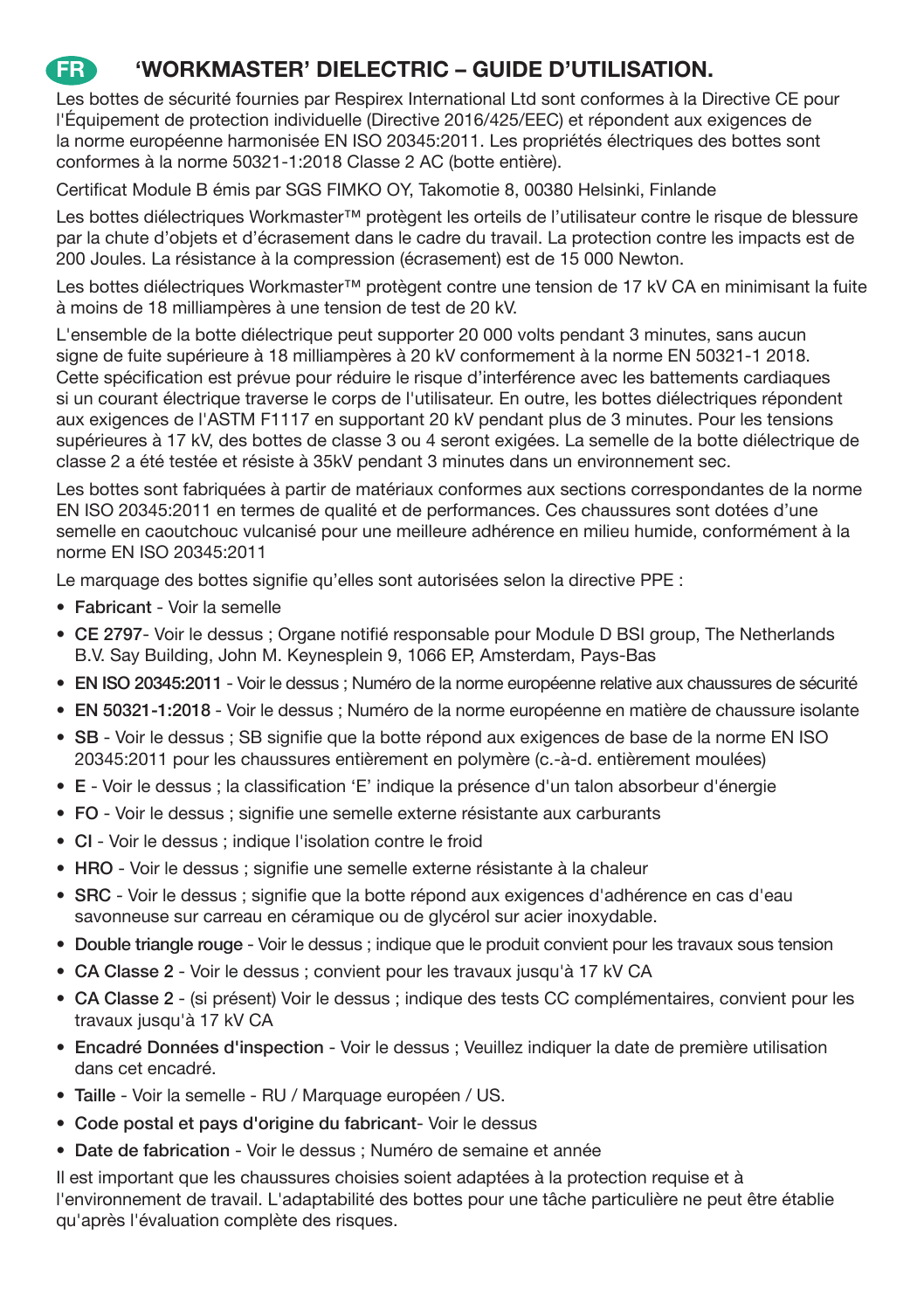#### **ENTRETIEN DU PRODUIT**

Veuillez vous assurer que tous les produits chimiques forts ou autres types de contamination soient nettoyés dès que possible. De sérieux dommages peuvent s'en suivre si certains produits chimiques, matières grasses et huiles ne sont pas retirés ou si les bottes ne sont pas nettoyées régulièrement après utilisation. Si les bottes sont coupées ou endommagées, elles ne continueront pas à donner le niveau de protection indiqué. Pour garantir que l'utilisateur continu à recevoir la protection maximum, toutes bottes endommagées devraient être immédiatement remplacées. La doublure devrait aussi être essuyée de temps en temps avec un léger détergeant. N'exposez pas les bottes à de hautes températures de plus de 50°C lors du séchage. L'emballage utilisé pour les bottes lors du transport aux clients est conçu pour protéger les bottes jusqu'à ce qu'elles soient utilisées. L'entreposage à des températures extrêmes peut affecter leur durée de vie et doit être évité.

#### **RESTRICTIONS D'UTILISATION**

La botte Workmaster™ diélectrique ne doit être utilisée que dans une plage de températures de -20°C à +70°C. D'autres chaussures doivent être utilisées pour des applications en dehors de cette plage. Les bottes diélectriques Workmaster™ ont une durée de vie de 10 ans. Les bottes restées inutilisées pendant une période de 10 ans doivent être remplacées. La date de fabrication est indiquée clairement sur la partie supérieure de la botte, tel que détaillé ci-dessus.

#### **ENTRETIEN**

À la première utilisation, la date doit être inscrite dans l'encadré sur le côté de la chaussure. Les bottes doivent être inspectées visuellement avant leur utilisation. Si les bottes ont été endommagées, elles doivent être remplacées immédiatement par de nouvelles bottes Diélectriques testées/certifiées. Si le moulage jaune de la botte est visible à travers la semelle bleue en caoutchouc, à l'exception du trou de 6 mm au centre du talon, cela indique que la semelle en caoutchouc est usée et que les bottes doivent être remplacées immédiatement. Après 1 an d'utilisation, les bottes doivent être à nouveau testées électroniquement. Respirex International Ltd est une société enregistrée ISO9001/2015, elle possède un laboratoire agréé UKAS et peut fournir des services de tests si nécessaire. Contactez votre distributeur local pour plus de détails.

Les bottes diélectriques doivent être remplacées par des bottes électriquement isolantes testées et certifiées. Les composés et les processus utilisés dans la fabrication des bottes sont spécialisés. Dans aucune circonstance les bottes non certifiées ne doivent être utilisées dans les cas de travail en condition réelle ou les situations où l'utilisateur a le risque d'être exposé à des courants électriques ou des champs électriques.

#### **DÉCLARATION DE CONFORMITÉ**

La Déclaration de conformité de la botte diélectrique Workmaster™ peut être téléchargée de www.workmasterboots.com/DOC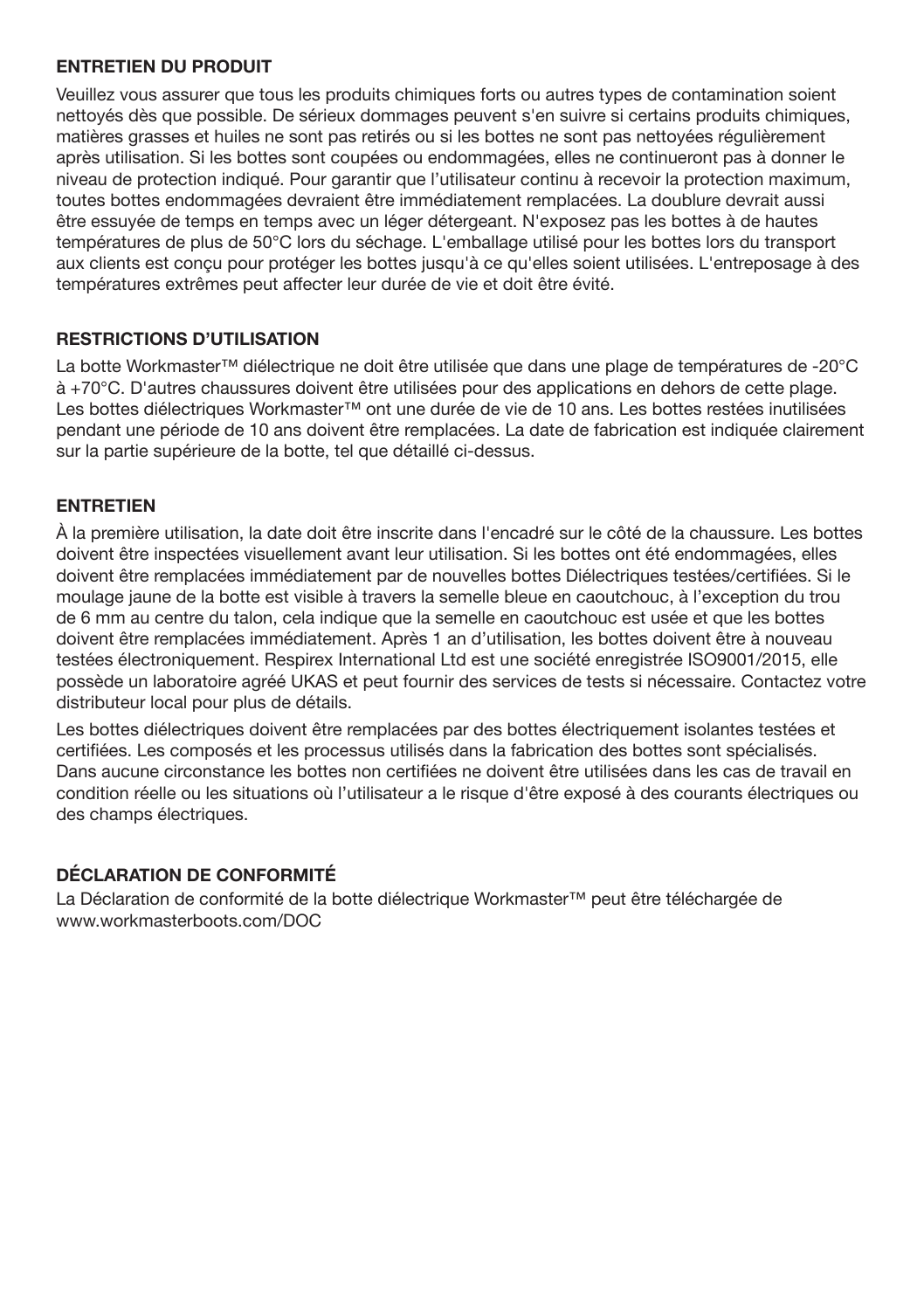#### **DE 'WORKMASTER' DIELEKTRISCHES SCHUHWERK – BENUTZERINFORMATIONEN**

Das von Respirex International Ltd gelieferte Sicherheitsschuhwerk erfüllt die EG-Richtlinie für persönliche Schutzausrüstungen (Richtlinie 2016/425/EWG) gemäß der harmonisierten europäischen Norm EN ISO 20345:2011. Die elektrischen Eigenschaften des Schuhwerks entsprechen |N 50321-1:2018 Klasse 2 AC (ganzer Stiefel).

Modul B Zertifikat ausgestellt von SGS FIMKO OY, Takomotie 8, 00380 Helsinki, Finnland

Workmaster™ dielektrische Stiefel schützen die Zehen des Benutzers vor Verletzungen durch herabfallende Gegenstände und Quetschungen am Arbeitsplatz. Der gebotene Schutz vor herabfallenden Gegenständen beträgt 200 Joule. Der Kompressionswiderstand (Quetschungen) beträgt 15.000 Newton.

Workmaster™ dielektrische Stiefel schützen vor Arbeitsspannungen von 17 kV Wechselstrom durch Minimiere n des Kriechstroms unter 18 mA bei einer Prüfspannung von 20 kV.

Der dielektrische Stiefel ist 3 Minuten lang beständig gegenüber Spannungen von 20.000 V am gesamten Stiefel und weist gemäß EN 50321-1 2018 maximal 18 mA Kriechstrom bei 20 kV auf. Diese Stiefel wurden entwickelt, um das Risiko von Störungen der Herzfunktion beim Durchfließen des Stroms durch den Träger zu reduzieren. Überdies erfüllt der dielektrische Stiefel die Anforderungen von ASTM F1117 nach Beständigkeit gebenüber 20 kV für mindestens 3 Minuten. Spannungen über 17 kV erfordern einen Stiefel der Klasse 3 oder 4. Die Sohle des dielektrischen Stiefels Klasse 2 wurde getestet und bietet im trockenen Zustand für die Dauer von 3 Minuten eine Beständigkeit gegenüber 35 kV.

Das Sicherheitsschuhwerk ist aus Materialien hergestellt, die in Bezug auf Qualität und Leistung den entsprechenden Abschnitten der EN ISO 20345:2011 entsprechen. Dieses Sicherheitsschuhwerk hat eine vulkanisierte Kautschuksohle für bessere Rutschfestigkeit gemäß EN ISO 20345:2011 bei Nässe.

Die Markierung weist darauf hin, dass das Schuhwerk folgendermaßen gemäß PSA-Richtlinie zugelassen ist:

- Hersteller siehe Sohle
- CE 2797- siehe Obermaterial benannte Stelle verantwortlich für Modul D BSI Group The Netherlands B.V. Say Building, John M. Keynesplein 9, 1066 EP, Amsterdam, Niederlande
- EN ISO 20345:2011 siehe Obermaterial Nummer der europäischen Norm für Sicherheitsschuhwerk
- EN 50321-1:2018 siehe Obermaterial; Nummer der Norm für isolierendes Schuhwerk
- SB siehe Obermaterial SB weist darauf hin, dass der Stiefel den Grundanforderungen der EN ISO 20345:2011 für Vollpolymerschuhe (d.h. ein vollständiger Schalenschuh) entspricht.
- E siehe Obermaterial die Klasse .E' bezieht sich auf einen Energie absorbierenden Absatz.
- FO siehe Obermaterial; bezeichnet eine heizölbeständige Außensohle
- CI siehe Obermaterial weist auf Kälteisolierung hin
- HRO siehe Obermaterial bezeichnet eine hitzebeständige Außensohle
- SRC siehe Obermaterial bedeutet, dass die Rutschfestigkeit sowohl für Seifenwasser auf Keramikfliesen als auch für Glyzerin auf Edelstahl gegeben ist.
- Doppeltes rotes Dreieck siehe Obermaterial; weist auf die Eignung für Arbeiten an unter Spannung stehenden Anlagen hin
- Klasse 2 AC siehe Obermaterial; Eignung für Arbeiten bei bis zu 17 kV AC
- Klasse 2 DC (falls vorhanden) siehe Obermaterial; weist auf zusätzliche Gleichstromtests hin, geeignet zum Arbeiten unter Spannungen bis zu 17 kV Gleichstrom
- Prüfdaten mit rechteckigem Feld siehe Obermaterial, bitte Datum der Erstverwendung in dieses Feld eintragen.
- Größe siehe Sohle UK / europäische / US-Größe
- Postleitzahl des Herstellers und Herstellungsland siehe Obermaterial
- Herstellungsdatum siehe Obermaterial Kalenderwoche und Jahr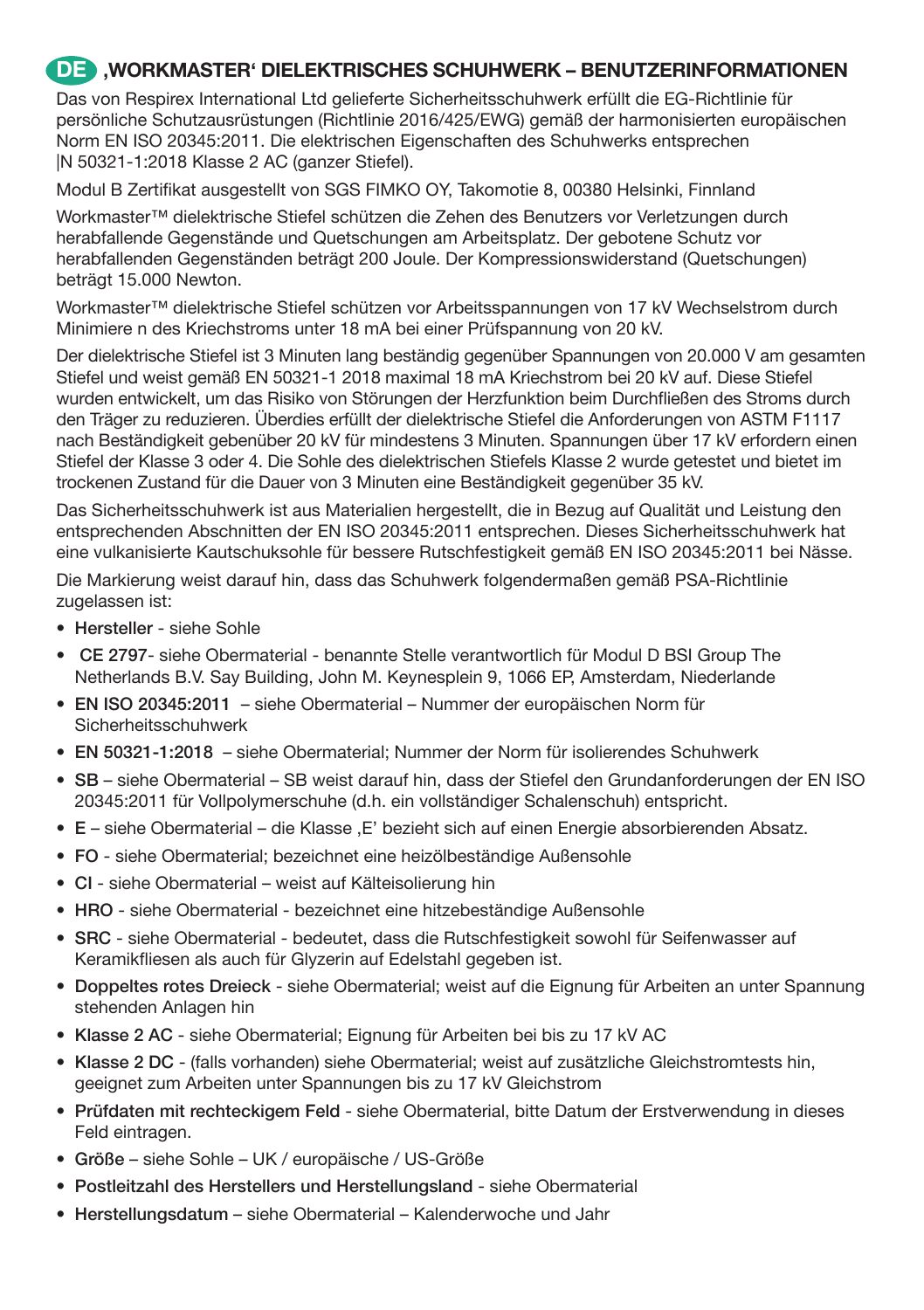Es ist wichtig, darauf zu achten, dass die Eigenschaften des ausgewählten Schuhwerks auf die Schutzanforderungen und das Arbeitsumfeld abgestimmt werden. Ob die Stiefel für eine bestimmte Aufgabe geeignet sind, lässt sich erst feststellen, nachdem eine umfassende Risikobeurteilung vorgenommen wurde.

#### **PRODUKTPFLEGE**

Bitte stellen Sie sicher, dass starke Chemikalien oder andere Verschmutzungen schnellstmöglich abgewaschen werden. Schwere Schäden können auftreten, wenn bestimmte Chemikalien, Fette und Öle nicht entfernt werden oder wenn das Schuhwerk nicht regelmäßig nach Gebrauch gereinigt wird. Falls die Stiefel Einschnitte oder Beschädigungen aufweisen, ist der angegebene Schutz nicht mehr gewährleistet. Beschädigte Stiefel sollten umgehend ersetzt werden, um die Sicherheit des Benutzers zu gewährleisten. Das Stiefelfutter sollte ebenfalls von Zeit zu Zeit mit einem milden Reiniger abgewischt werden. Die Stiefel dürfen beim Trocknen keinen Temperaturen von mehr als 50 °C ausgesetzt werden. Die Verpackung des Schuhwerks, die für den Transport zum Kunden verwendet wird, ist dazu bestimmt, dieses bis zur Verwendung zu schützen. Die Lagerung bei extremen Temperaturen kann die Nutzungsdauer der Stiefel verkürzen und sollte vermieden werden.

#### **EINSCHRÄNKUNGEN FÜR DEN GEBRAUCH**

Der Workmaster™ dielektrische Stiefel eignet sich nur für den Einsatz bei Temperaturen zwischen -20 °C und +70 °C. Für Einsätze außerhalb dieses Temperaturbereichs sollte alternatives Schuhwerk zum Einsatz kommen. Der Workmaster™ dielektrische Stiefel bietet eine Haltbarkeitsdauer von zehn Jahren. Stiefel, die mehr als zehn Jahre lang unbenutzt gelagert wurden, müssen ersetzt werden. Das Herstellungsdatum ist gut sichtbar auf dem Obermaterial der Stiefel aufgedruckt, wie umseitig im Detail beschrieben.

#### **WARTUNG**

Das Datum des Ersteinsatzes sollte in das rechteckige Feld seitlich am Stiefel eingetragen werden. Die Stiefel sollten vor dem Gebrauch einer Sichtprüfung unterzogen werden, um Einschnitte und Abschürfungen zu erkennen. Sind die Stiefel abgenutzt, sollten sie unverzüglich durch neue getestete / zertifizierte dielektrische Stiefel ersetzt werden. Falls die gelbe Farbe durch die blaue Gummisohle zu erkennen ist (ausgenommen der 6mm-Kreis in Absatzmitte), ist die Kautschuksohle abgenutzt und die dielektrischen Stiefel sollten unverzüglich ausgewechselt werden. Nachdem die Stiefel ein Jahr lang getragen wurden, sollten sie elektrischen nachgetestet werden. Respirex International Ltd ist ein gemäß der Norm ISO 9001/2015 eingetragenes Unternehmen, hat ein von UKAS-akkreditiertes Labor. und kann nachtesten. Weitere Informationen hierzu erhalten Sie von dem für sie zuständigen lokalen Vertriebspartner.

Dielektrische Stiefel sollten durch getestetes und zertifiziertes isolierendes elektrisches Schuhwerk ersetzt werden. Zur Herstellung der Stiefel werden spezielle Composit-Materialien und Prozesse verwendet. Nicht zertifiziertes Schuhwerk sollte unter keinen Umständen bei Arbeiten unter Spannung oder in Situationen verwendet werden, bei denen der Träger Gefahr läuft, elektrischen Spannungen oder elektrischen Feldern ausgesetzt zu sein.

#### **KONFORMITÄTSERKLÄRUNG**

Die Konformitätserklärung für die Workmaster™ dielektrischen Stiefel kann unter www. workmasterboots.com/DOC heruntergeladen werden.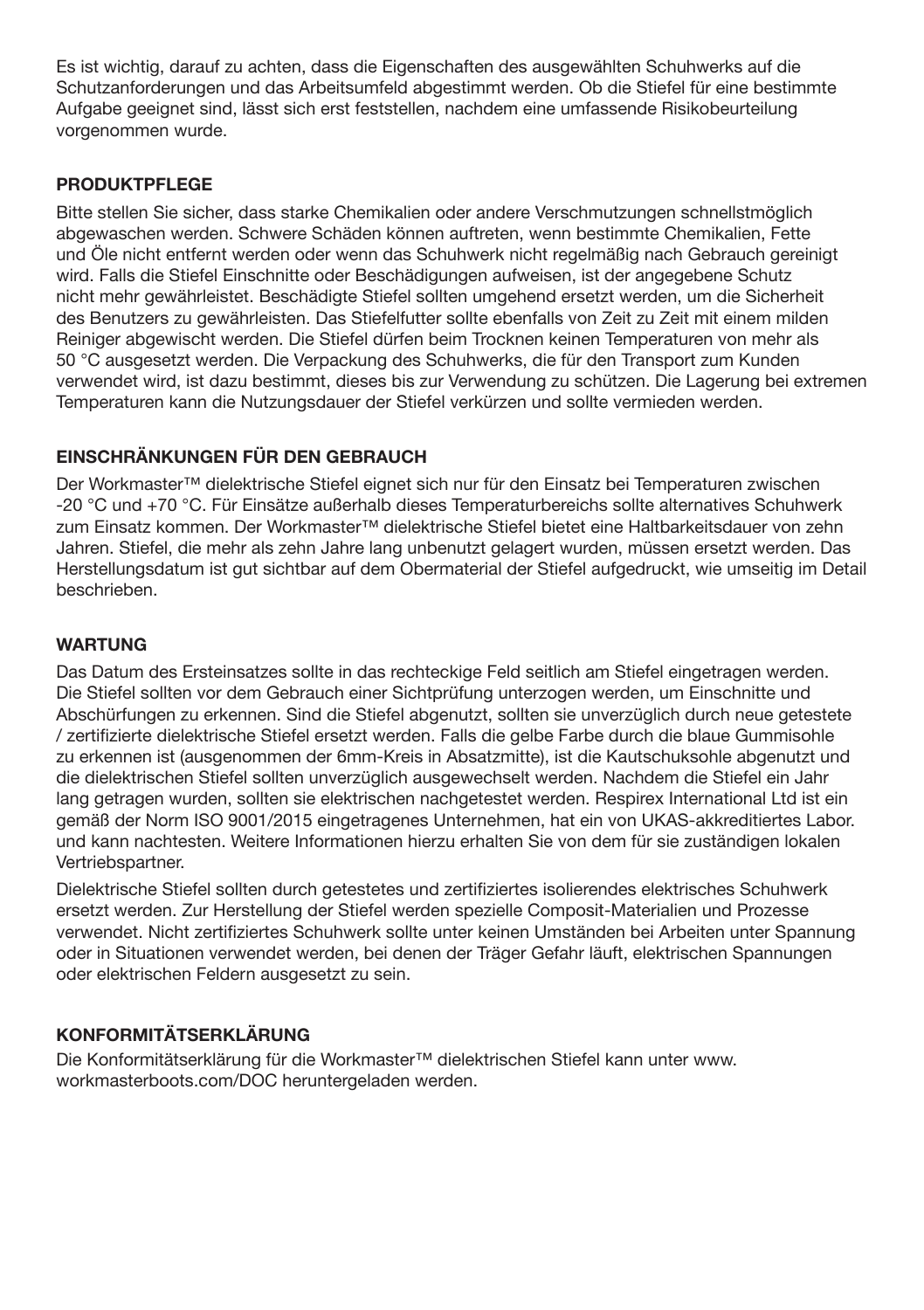## **ES MANUAL DEL USUARIO - 'WORKMASTER' DIELÉCTRICO**

Todo el calzado de seguridad suministrado por Respirex International Ltd cumple la Directiva CE para equipos de protección individual (EPI) Directiva (UE) 2016/425 y llevan la marca CE de acuerdo con la norma europea armonizada EN ISO 20345:2011. Las propiedades eléctricas del calzado cumplen EN 50321-1:2018 clase 2 en CA (toda la bota).

Certificado del Módulo B emitido por SGS FIMKO OY, Takomotie 8 00380 Helsinki, Finlandia.

Las botas dieléctricas Workmaster™ protegen los dedos del portador frente al riesgo de lesión por caída de objetos y aplastamiento en un entorno laboral. La protección facilitada contra impactos es de 200 julios. La resistencia a la compresión (aplastamiento) que proporciona es de 15.000 Newtons.

Las botas dielectricas Workmaster™ protegen frente a un voltaje de trabajo de 17 kV de CA al minimizar la fuga por debajo de 18 miliamperios en el voltaje de prueba de 20 kV.

La bota dieléctrica resistirá 20 000 voltios durante tres minutos en toda la bota, con fugas inferiores a 18 miliamperios a 20 kV según la EN 50321-1 2018. La especificación está pensada para evitar que las corrientes eléctricas que atraviesan al usuario interfieran con el latido cardiaco. Además, la bota dieléctrica cumple los requisitos de ASTM F1117 soportando 20 kV durante más de 3 minutos. Para voltajes por encima de 17 kV se requiere una clase de bota 3 o 4. La suela de la bota dieléctrica de clase 2 se ha probado y soporta 35 kV durante 3 minutos en condiciones secas.

El calzado está fabricado con materiales que se ajustan a las secciones relevantes de la norma EN ISO 20345:2011 en cuanto a calidad y rendimiento. Este calzado está dotado de una suela de goma vulcanizada que mejora la resistencia a los resbalones en condiciones de humedad y que se ajusta a la norma EN ISO 20345:2011

El marcado indica que el calzado está aprobado de acuerdo con la directiva EPI como sigue:

- Fabricante Ver la suela
- CE 2797- Ver la parte superior Número de organismo notificado responsable para el módulo D del grupo BSI; Países Bajos, B.V. Say Building, John M. Keynesplein 9, 1066 EP, Ámsterdam, Países bajos
- EN ISO 20345:2011 Ver la parte superior; número de normativa europea para calzado de seguridad
- EN 50321-1:2018 Ver parte superior; número de normativa europea de aislamiento
- SB Ver la parte superior; SB indica que la bota cumple con los requisitos básicos de la norma EN ISO 20345:2011 para calzado completamente polimérico (es decir, enteramente moldeado)
- E Ver parte superior; la clasificación 'E' indica talón absorbente de energía
- FO Ver en la parte superior, indica suela exterior resistente al combustible
- CI ver la parte superior; indica aislamiento al frío
- HRO Ver en la parte superior; indica suela exterior resistente al calor
- SRC Ver la parte superior; indica que cumple tanto los requisitos de deslizamiento para agua jabonosa en baldosas cerámicas cómo los de glicerol en acero inoxidable.
- Doble triángulo rojo Ver la parte superior; indica adecuabilidad al trabajo en tensión
- Clase 2 CA ver la parte superior; adecuabilidad para trabajar hasta con 17 kV de CA
- Clase 2 CC (si lo hubiera) ver la parte superior; indica pruebas de CC adicionales; adecuada para trabajar hasta con 17 kV de CC
- Fecha de inspección marcada en la caja rectangular Ver la parte superior; escriba la fecha del primer uso en esta caja.
- Talla Ver suela: marcas del Reino Unido/ Europeas/de EE. UU.
- Código postal de los fabricantes y país de fabricación Ver la parte superior
- Fecha de fabricación Ver la parte superior; semana y año

Es importante que el calzado seleccionado sea adecuado para la protección necesaria y el entorno de trabajo. La idoneidad de las botas para una tarea concreta solo puede establecerse una vez que se haya realizado una evaluación completa del riesgo.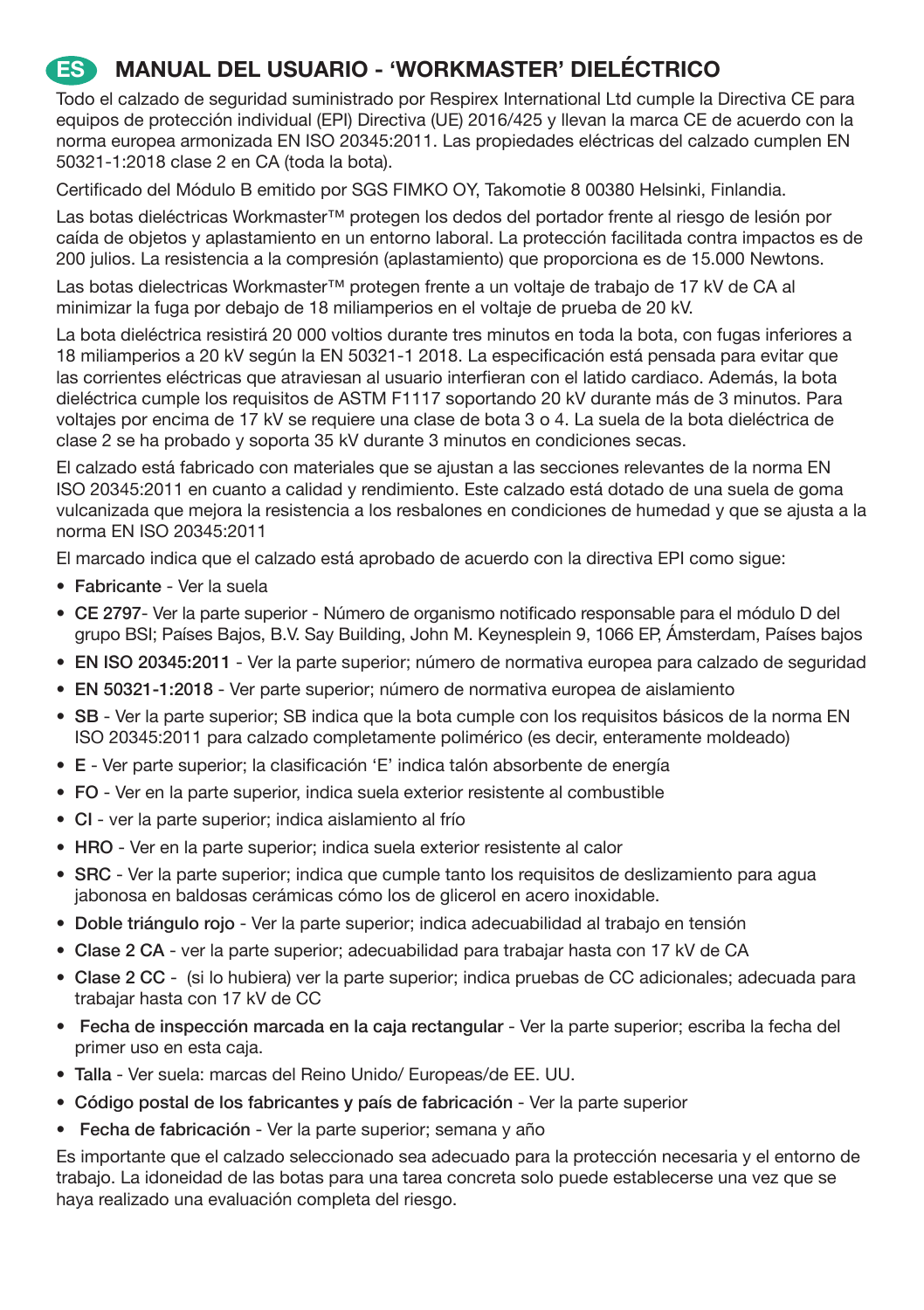#### **CUIDADOS DEL PRODUCTO**

Asegúrese de que todas las sustancias químicas fuertes u otros tipos de contaminación se lavan lo antes posible. Pueden producirse daños graves si determinadas sustancias químicas, grasas o aceites no se eliminan o si el calzado no se limpia habitualmente después del uso. Si el calzado resulta cortado o dañado, no seguirá dando el nivel especificado de protección. Para asegurarse de seguir disfrutando de una protección máxima, sustituya inmediatamente el calzado dañado. El forro de la bota también debe lavarse habitualmente con un detergente suave. No exponga las botas a temperatura superiores a 50° C para secarlas. El envase utilizado para llevar el calzado a los clientes está pensado para proteger las botas hasta que se utilicen. La conservación en situaciones extremas de temperatura podría afectar a su vida útil y debe evitarse.

#### **LIMITACIONES DE USO**

Las botas dieléctricas Workmaster™ solo son adecuadas para utilizarse en un rango de temperatura de -20 °C a +70°C. Para aplicaciones fuera de este rango, debe utilizarse un calzado alternativo. La bota dieléctrica Workmaster™ tiene una vida útil de 10 años. Todas las botas que hayan permanecido sin usar durante un período de 10 años deben ser sustituidas. La fecha de fabricación está marcada claramente en la parte superior de la bota, como se detalla al dorso.

#### **MANTENIMIENTO**

En el primer uso, la fecha debe escribirse en la caja rectangular en el lateral de la bota. Inspeccione visualmente las botas antes de ponérselas (compruebe que no presenten cortes ni abrasiones). Si sufren daños, debe sustituir las botas inmediatamente por nuevas botas dieléctricas probadas/ certificadas. Si observa que la pieza amarilla de la bota asoma por la suela de caucho azul, salvo por el orificio de 6 mm del centro del tacón, será señal de que la suela de caucho está gastada, por lo que debe sustituir las botas inmediatamente. Después de un año de uso, las botas deberían ser sometidas a nuevas pruebas eléctricas. Respirex International Ltd es una empresa certificada ISO9001/2015 y tiene un laboratorio con acreditación UKAS, que puede proporcionarle la segunda prueba. Póngase en contacto con su distribuidor local para obtener más información.

Las botas dieléctricas deben sustituirse por calzado con aislamiento eléctrico probado y certificado. Los compuestos y procesos empleados en la fabricación de las botas son especializados. En ningún caso debe utilizarse calzado no certificado para trabajos con corriente eléctrica o situaciones donde el usuario corra el riesgo de verse expuesto a corrientes o campos eléctricos.

#### **DECLARACIÓN DE CONFORMIDAD**

La declaración de conformidad para las botas dielectricas Workmaster™ puede descargarse en www. workmasterboots.com/DOC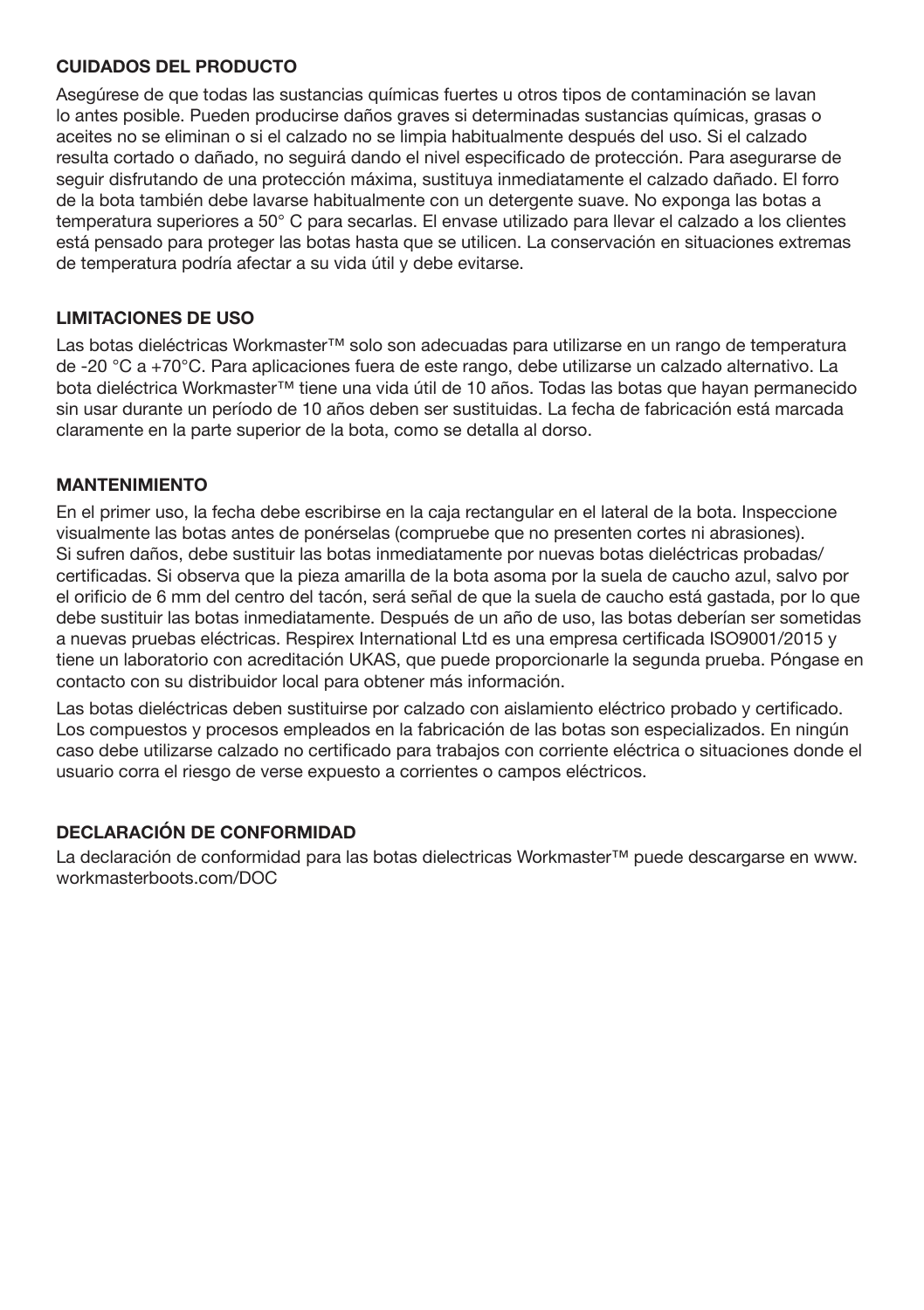## **IT 'WORKMASTER' DIELECTRIC – MANUALE D'USO.**

Le calzature di sicurezza di Respirex International Ltd sono conformi ai requisiti della normativa europea sui Dispositivi di protezione individuale (PPE) 2016/425 ai sensi dello standard europeo armonizzato EN ISO 20345:2011. Le proprietà elettriche delle calzature sono conformi a EN 50321-1:2018 Classe 2 AC (intero stivale).

Certificato Modulo B rilasciato da SGS FIMKO OY, Takomotie 8 00380 Helsinki, Finlandia

Lo stivale Workmaster™ Dielectric protegge le dita dei piedi dell'utilizzatore dal rischio di ferite dovute alla caduta e all'impatto di oggetti nell'ambiente di lavoro. La protezione garantita contro gli urti è di 200 Joule. La resistenza alla compressione (impatto) garantita è di 15.000 Newton.

Lo stivale Workmaster™ Dielectric protegge da tensioni di lavoro di 17 kV CA riducendo al minimo la dispersione, inferiore a 18 mA alla tensione di prova di 20 kV.

Lo stivale Dielectric resiste a 20.000 volt per 3 minuti sull'intero stivale, senza che la dispersione superi i 18 mA a 20 kV, ai sensi di EN 50321-1 2018. Questa specifica è progettata per ridurre il rischio di interferenze con il battito cardiaco generate dalla corrente elettrica che attraversa il corpo dell'utilizzatore. Lo stivale Dielectric soddisfa inoltre i requisiti della norma F1117 essendo in grado di resistere a 20 kV per più di 3 minuti. Per tensioni superiori a 17 kV, è necessario uno stivale classe 3 o 4. La suola dello stivale Dielectric classe 2 è stata testata ed è in grado di resistere a 35 kV per 3 minuti in condizioni di asciutto.

Lo stivale è stato realizzato con materiali conformi alle sezioni pertinenti di EN ISO 20345:2011 in termini di qualità e prestazioni. Questa calzatura è dotata di una suola in gomma vulcanizzata che le garantisce una migliore resistenza allo scivolamento in condizioni di bagnato in conformità a EN ISO 20345:2011

Il marchio indica che la calzatura è corredata da relativa licenza conformemente alla direttiva PPE come segue:

- Fabbricante vedere suola
- CE 2797 vedere tomaia; organismo notificato responsabile per il Modulo D BSI group, The Netherlands B.V. Say Building, John M. Keynesplein 9, 1066 EP, Amsterdam, Paesi Bassi
- EN ISO 20345:2011 vedere tomaia; standard europeo di riferimento per le calzature di sicurezza
- EN 50321-1:2018 vedere tomaia; standard di riferimento per le calzature isolanti
- SB vedere tomaia; SB indica che lo stivale soddisfa i requisiti di base di EN ISO 20345:2011 relativi a calzature interamente polimeriche (ovvero realizzate interamente mediante stampaggio)
- E vedere tomaia; 'E' indica assorbimento di energia nella zona del tallone
- FO vedere tomaia; indica una suola resistente agli idrocarburi
- CI vedere tomaia; indica isolamento dal freddo
- HRO vedere tomaia; indica una suola resistente al calore
- SRC vedere tomaia; indica che soddisfa i requisiti antiscivolo con acqua saponata su una piastrella di ceramica e con glicerolo su acciaio inossidabile.
- Doppio triangolo rosso vedere tomaia; indica l'idoneità a lavori sotto tensione
- Classe 2 AC vedere tomaia; indica l'idoneità a lavori con tensioni fino a 17 kV CA
- Classe 2 DC vedere tomaia; indica test supplementari con CC e l'idoneità a lavori con tensioni fino a 17 kV CC
- Riquadro rettangolare Inspection Data vedere tomaia; indicare in questo riquadro la data del primo utilizzo.
- Misura vedere suola; UK/indicazione europea/US.
- Codice postale e paese di fabbricazione- vedere tomaia
- Data di fabbricazione vedere tomaia; numero della settimana e anno

È importante che la calzatura scelta sia in grado di garantire la protezione necessaria e che sia adatta all'ambiente di lavoro. L'idoneità degli stivali ad un particolare scopo può essere verificata esclusivamente una volta eseguita una valutazione globale dei rischi.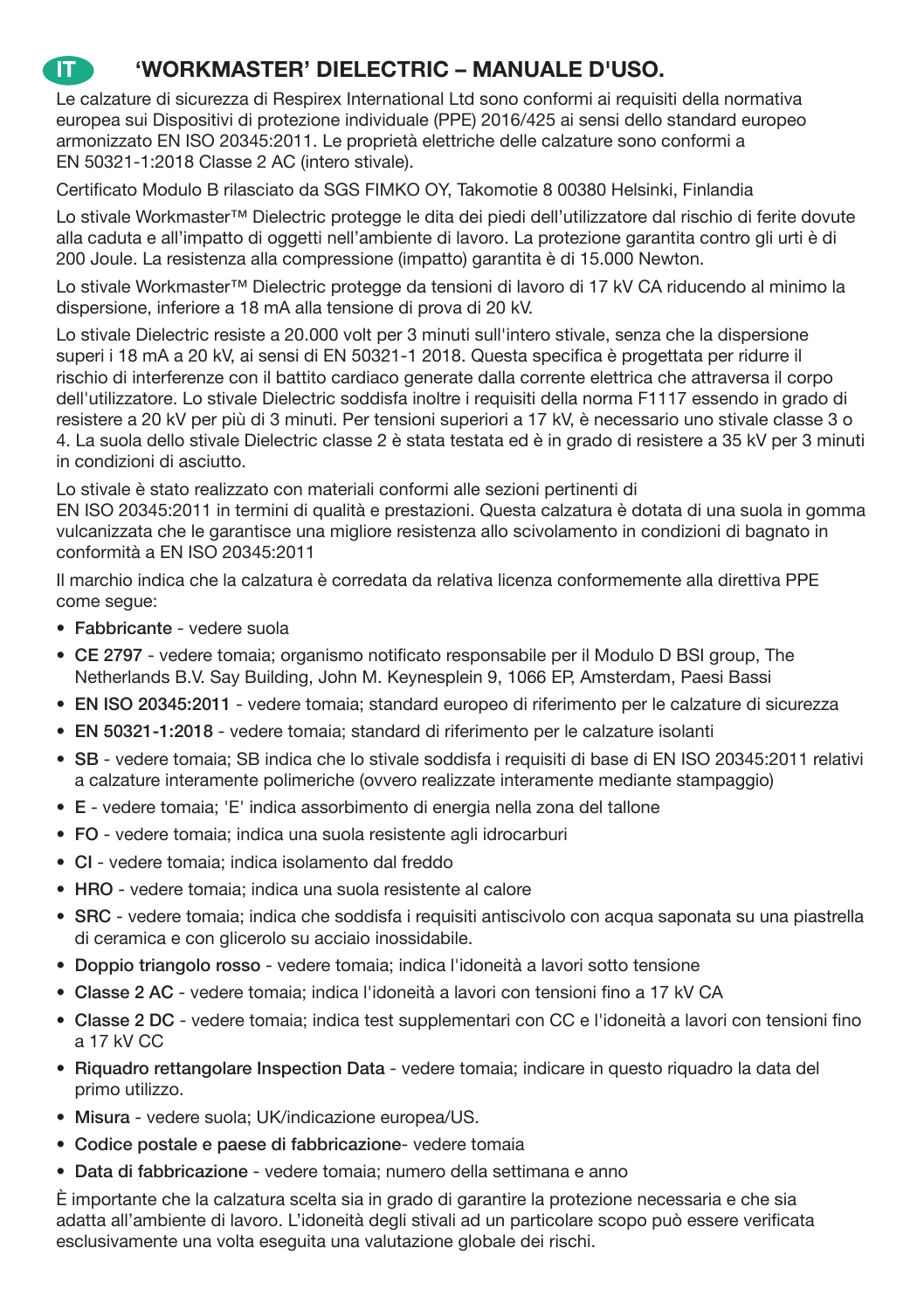#### **CURA DEL PRODOTTO**

Rimuovere quanto prima dal prodotto tutte le tracce di sostanze chimiche aggressive o altri tipi di contaminazione. Nel caso in cui determinate sostanze chimiche, grassi o oli non vengano rimossi o se le calzature non vengono regolarmente pulite dopo l'uso, queste possono essere soggette a gravi danni. Se la calzatura si taglia o si danneggia non garantirà più il livello di protezione specificato. Per far sì che l'utilizzatore possa continuare ad usufruire della massima protezione sostituire immediatamente qualsiasi calzatura danneggiata. Strofinare saltuariamente il rivestimento dello stivale con un detergente delicato. Durante l'asciugatura non esporre gli stivali a temperature superiori a 50 °C. La confezione utilizzata per consegnare la calzatura al cliente ha lo scopo di proteggere gli stivali fino al loro utilizzo. La conservazione a temperature estreme può comprometterne la vita utile e pertanto è consigliabile evitarlo.

#### **LIMITAZIONI D'USO**

Lo stivale Workmaster™ Dielectric è indicato per essere utilizzato unicamente a temperature comprese tra -20 °C e +70 °C. In caso di applicazioni al di fuori di questo intervallo si consiglia di ricorrere a calzature alternative. Lo stivale Workmaster™ Dielectric ha una vita utile di 10 anni. Qualsiasi stivale che è rimasto inutilizzato per un periodo di 10 anni dovrà essere sostituito. La data di produzione è riportata a chiare lettere sulla tomaia dello stivale come indicato in dettaglio sul retro.

#### **MANUTENZIONE**

In occasione del primo utilizzo, scrivere la data nel riquadro rettangolare sul lato dello stivale. Ispezionare a vista gli stivali prima che si usurino verificando la presenza di eventuali tagli e abrasioni. In presenza di danni sostituire immediatamente gli stivali con nuovi stivali Dielectric testati/certificati. Nel caso in cui si riesca a vedere lo stampo giallo fuoriuscire dalla suola in gomma blu, con la sola eccezione del foro da 6 mm presente al centro del tallone, significa che la suola in gomma si è usurata e che quindi lo stivale Dielectric deve essere sostituito immediatamente. Dopo 1 anno di utilizzo gli stivali devono essere ricertificati con prove elettriche. Respirex International Ltd è una società registrata ISO9001/2015 che si avvale di un laboratorio accreditato UKAS e può condurre la ricertificazione su richiesta. Per maggiori dettagli rivolgersi al proprio distributore di zona.

Sostituire gli stivali Dielectric con calzature dotate di isolamento elettrico testato e certificato. I composti e i processi utilizzati nella fabbricazione di questi stivali sono specializzati. Mai utilizzare calzature non certificate per il lavoro soprattutto laddove l'utilizzatore è a rischio di esposizione a correnti elettriche o a campi elettrici.

#### **DICHIARAZIONE DI CONFORMITÀ**

La Dichiarazione di conformità degli stivali Workmaster™ Dielectric può essere scaricata da www.workmasterboots.com/DOC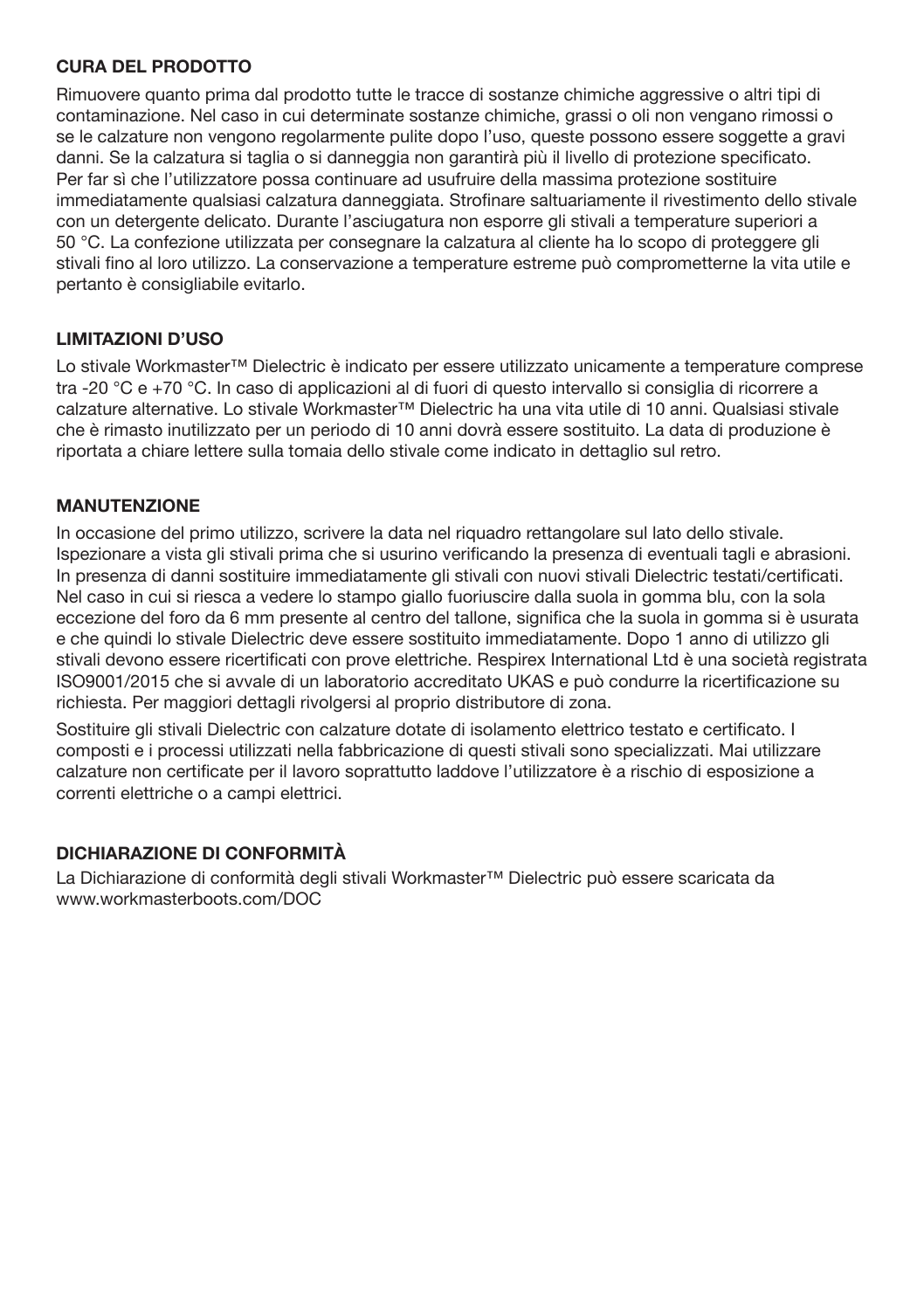## **NL 'WORKMASTER' DIËLEKTRISCH – GEBRUIKERSINFORMATIE.**

Het door Respirex International Ltd geleverde veiligheidsschoeisel voldoet aan de PBM-regelgeving (EU) 2016/425 volgens de Europese geharmoniseerde norm EN ISO 20345:2011. De elektrische eigenschappen van het schoeisel zijn in overeenstemming met EN 50321-1:2018 Klasse 2 AC (volledige laars).

Module B-certificaat afgegeven door SGS FIMKO OY, Takomotie 8, 00380 Helsinki, Finland

Workmaster™ diëlektrische laarzen beschermen de tenen van de drager tegen het risico op letsel door vallende voorwerpen en tegen verplettering in een werkomgeving. De geleverde impactbescherming is 200 joule. De geleverde compressiesterkte (verplettering) is 15.000 newton.

Workmaster™ diëlektrische laarzen beschermen tegen een werkspanning van 17 kV AC door het minimaliseren van de lekkage onder 18 milliamp bij de testspanning van 20 kV.

De diëlektrische laars weerstaat 20.000 Volt gedurende 3 minuten voor de volledige laars, en vertoont geen lekkage van meer dan 18 milliampère bij 20 kV overeenkomstig EN 50321-1 2018. Het product is speciaal ontworpen om het risico op interferentie met de hartslag te verminderen door de elektrische stroom door de drager te laten stromen. De diëlektrische laars voldoet tevens aan de vereisten van ASTM F1117 met een weerstand voor 20 kV gedurende meer dan 3 minuten. Voor spanningen van hoger dan 17 kV is een laars van klasse 3 of 4 vereist. De zool van de diëlektrische laars van klasse 2 is getest en biedt weerstand voor 35 kV gedurende 3 minuten in droge omstandigheden.

Het schoeisel is vervaardigd uit materiaal dat in overeenstemming is met de relevante secties van EN ISO 20345:2011 inzake kwaliteit en prestaties. Dit schoeisel is uitgerust met een gevulkaniseerde rubberen zool voor een beter antislipvermogen in natte omstandigheden, die in overeenstemming is met EN ISO 20345:2011

Het etiket vermeldt dat voor het schoeisel een vergunning is verleend krachtens de PBM-regelgeving en deze is als volgt:

- Fabrikant Zie zool
- CE 2797- Zie bovenzijde Aangemelde instantie verantwoordelijk voor Module D BSI Group The Netherlands B.V. Say Building, John M. Keynesplein 9, 1066 EP, Amsterdam, Nederland
- EN ISO 20345:2011 Zie bovenzijde; nummer van Europese norm voor veiligheidsschoeisel
- EN 50321-1:2018 Zie bovenzijde; nummer van norm voor isolerend schoeisel
- SB Zie bovenzijde SB duidt erop dat de laars voldoet aan de basisvereisten van EN ISO 20345:2011 voor schoeisel volledig vervaardigd uit polymeren (d.w.z. volledig gegoten)
- E Zie bovenzijde, de classificatie 'E' duidt op een energie-absorberende hiel
- FO Zie bovenzijde; brandstofbestendige buitenzool
- CI Zie bovenzijde; duidt op koude-isolatie
- HRO Zie bovenzijde; duidt op hittebestendige buitenzool
- SRC Zie bovenzijde; geeft aan dat wordt voldaan aan zowel slipvereisten voor zeepwater op een keramische tegel als glycerol op roestvast staal.
- Dubbele rode driehoek Zie bovenzijde; duidt op werken onder spanning
- Klasse 2 AC- Zie bovenzijde; geschikt voor werken bij tot 17 kV AC
- Klasse 2 DC- (indien aanwezig) Zie bovenzijde; duidt op aanvullende DC-testen, geschikt voor werken bij tot 17 kV DC
- Rechthoekig vakje gemarkeerd met inspectiegegevens Zie bovenzijde; schrijf de datum van eerste gebruik in dit vakje.
- Maat Zie zool; VK / Europese markering / VS.
- Postcode van fabrikant en land van productie- Zie bovenzijde
- Productiedatum Zie bovenzijde; weeknummer en jaar

Het is belangrijk dat het gekozen schoeisel geschikt is voor de vereiste bescherming en de werkomgeving. De geschiktheid van de laarzen kan alleen worden bepaald wanneer een volledige risicobeoordeling is uitgevoerd.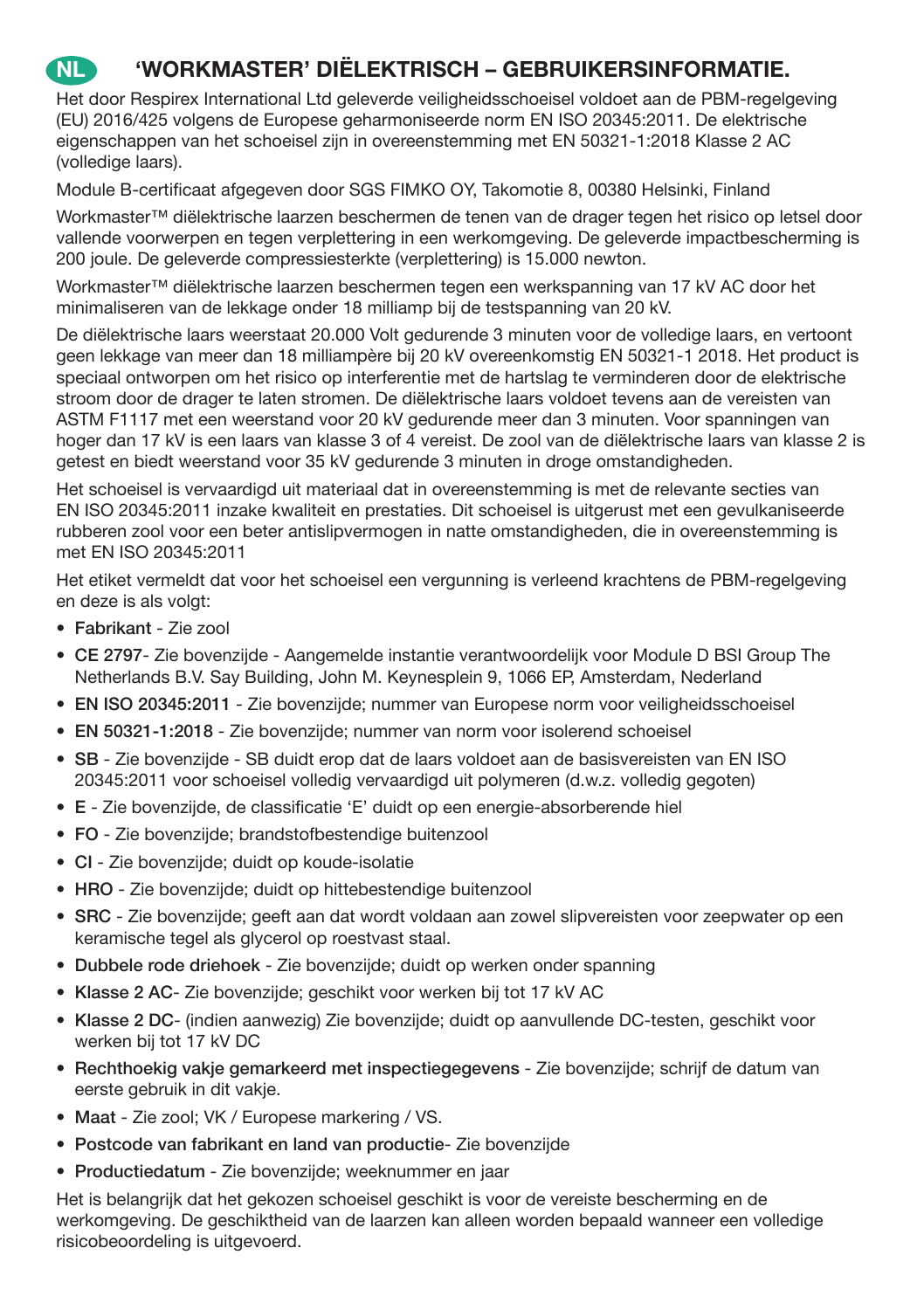#### **VERZORGING VAN HET PRODUCT**

Zorg ervoor dat alle krachtige chemicaliën of andere soorten verontreinigingen zo snel mogelijk worden afgewassen. Het product kan ernstig worden beschadigd wanneer bepaalde chemicaliën, vetten en oliën niet worden verwijderd of wanneer het schoeisel na gebruik niet regelmatig wordt gereinigd. Wanneer het schoeisel beschadigd raakt, zal het toch nog het gespecificeerde beschermingsniveau bieden. Om ervoor te zorgen dat de drager de maximale bescherming blijft genieten, dient beschadigd schoeisel onmiddellijk te worden vervangen. De voering van de laars dient ook van tijd tot tijd te worden gereinigd met een zachte detergent. Stel de laarzen niet bloot aan temperaturen van boven de 50°C wanneer u ze laat drogen. De verpakking van het schoeisel, die wordt gebruikt voor het transport naar de klanten, is ontworpen om de laarzen te beschermen tot op het ogenblik dat ze worden gedragen. Wanneer het product wordt bewaard bij extreme temperaturen, kan dit een impact hebben op de nuttige levensduur ervan en dit dient te worden vermeden.

#### **GEBRUIKSBEPERKINGEN**

De Workmaster™ diëlektrische laars is alleen geschikt voor gebruik binnen het temperatuurbereik van -20°C tot +70°C. Buiten dit temperatuurbereik moet ander schoeisel worden gebruikt. De levensduur van de Workmaster™ diëlektrische laars bedraagt 10 jaar. Laarzen die gedurende een periode van 10 jaar niet gebruikt zijn, dienen te worden vervangen. De productiedatum staat duidelijk vermeld op het bovenleder van de laars, zoals hierboven gedetailleerd.

#### **ONDERHOUD**

Bij eerste gebruik moet de datum worden geschreven in het rechthoekige vakje aan de zijkant van de laars. De laarzen dienen visueel te worden geïnspecteerd op sneeën en schaafplekken, alvorens ze worden gedragen. De laarzen moeten onmiddellijk worden vervangen door nieuwe, geteste/ gecertificeerde diëlektrische laarzen als er slijtage wordt aangetroffen op de laarzen. Ingeval u vaststelt dat de gele bekleding van de laars door de blauwe rubberen zool tevoorschijn komt, met uitzondering van het 6 mm grote gat in het midden van de hiel, wijst dit erop dat de rubberen zool versleten is en dienen de laarzen onmiddellijk te worden vervangen. Nadat de laarzen gedurende 1 jaar zijn gedragen, moeten deze opnieuw elektrisch worden getest. Respirex International Ltd is een ISO9001/2015 geregistreerd bedrijf en heeft een door UKAS geaccrediteerd laboratorium en kan indien nodig zorgen voor hertesten. Neem contact op met uw plaatselijke distributeur voor meer gegevens.

De diëlektrische laarzen moeten worden vervangen door getest en gecertificeerd elektrisch isolerend schoeisel. De bij de productie van de laarzen gebruikte scheikundige samenstellingen en processen zijn gespecialiseerd. Niet gecertificeerd schoeisel mag onder geen enkele omstandigheid worden gebruikt voor werkzaamheden onder voltagespanning of in situaties waarin de drager het risico loopt om te worden blootgesteld aan elektrische voltages of elektrische velden.

#### **CONFORMITEITSVERKLARING**

De conformiteitsverklaring voor de Workmaster™ diëlektrische laarzen kan worden gedownload van www.workmasterboots.com/DOC